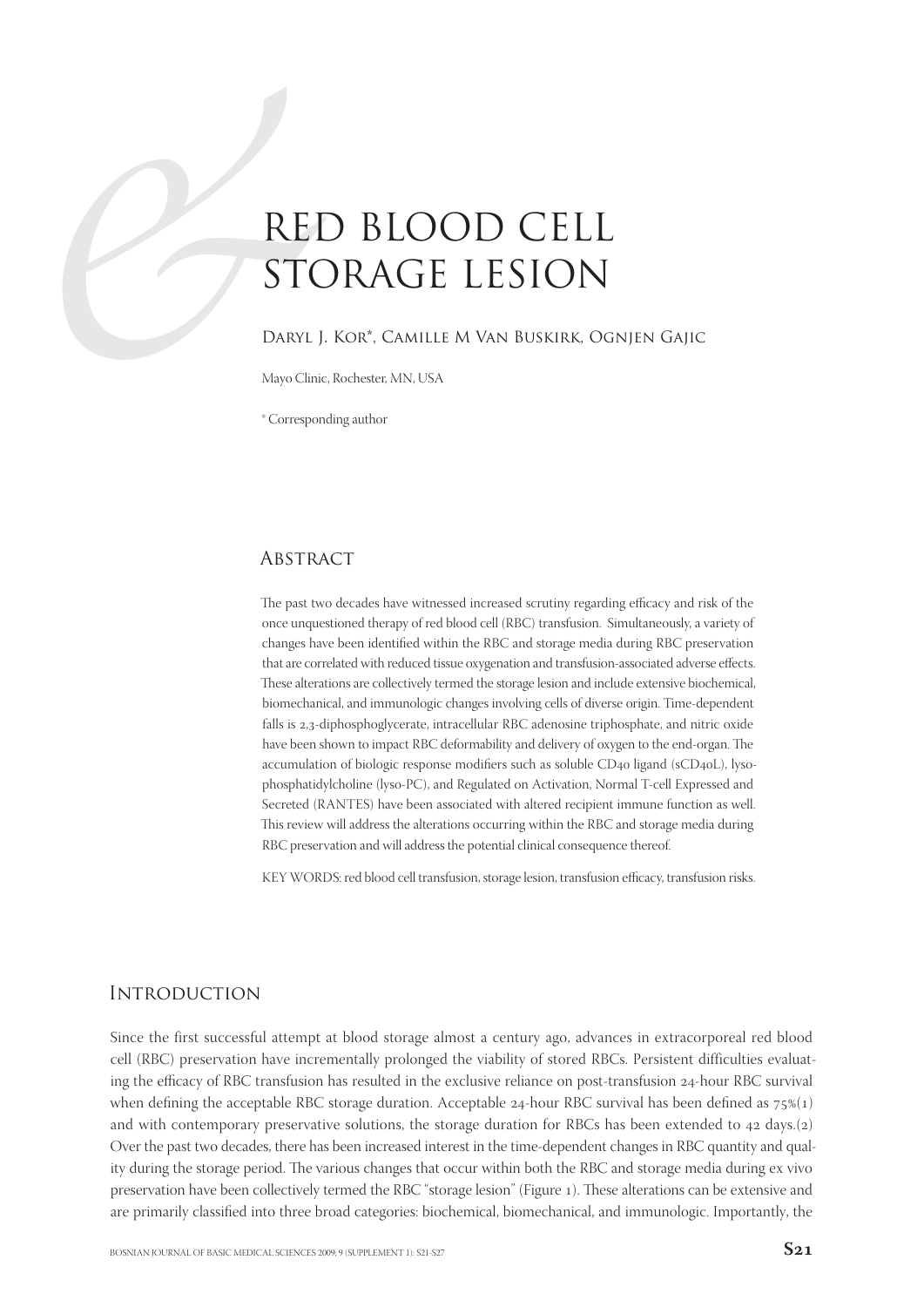

alterations that occur during this storage process are believed responsible for many of the increasingly recognized adverse effects associated with RBC transfusion. In the present review, we will address the characteristic changes observed during the storage process. We will also address their potential clinical impact.

## Biochemical Changes During RBC Storage

The biochemical changes within stored RBCs are principally related to alterations in energy metabolism with  $2,3$ -diphosphoglycerate (DPG)(3,4) and adenosine triphosphate  $(ATP)(5,6)$  depletion. Our improved understanding of the role of the RBC in regional hypoxic vasodilation has also raised interest in the impact of RBC storage on nitric oxide (NO)  $metabolism(7,8)$ . Additional time-dependent biochemical changes of potential significance include the accumulation of oxidized lipid and protein species (9) and loss of chemokine scavenging capacity $(10)$ .

#### $2,3$ -DPG

One of the most notable changes during RBC storage is the rapid fall in  $2,3$ -DPG.( $3,4$ )  $2,3$ -DPG is an allosteric modifier of hemoglobin which plays a critical role in the release of oxygen at the end-organ. Levels of  $2,3$ -DPG have been shown to fall quickly during the storage of RBC, becoming undetectable within  $2$  weeks( $11$ ). This observation has raised concern that despite improved oxygen delivery with transfusion, stored RBCs may not release sufficient oxygen to the tissues  $(4)$ . While biologically plausible, there appears to be little clinical consequence from this dramatic fall in  $2,3$ -DPG as multiple authors have failed to find a meaningful effect from the transfusion of RBCs deplete in  $2,3$ -DPG(12). In part, this lack of affect may result from the quick recovery of 2,3-DPG following transfusion. Normalization of 2,3-DPG levels begins within hours of transfusion and is completely restored within  $48$  to  $72$  hours (13).

## ATP

A second well-described biochemical change of potential significance is a time-dependent reduction in intracellular RBC ATP. $(5,6)$  Due to its central role in cellular metabolism, adequate levels of ATP are essential for innumerable cellular processes. $(11)$  Examples include the maintenance of Na<sup>+</sup>-K<sup>+</sup> ATPase activity, RBC membrane stability, glucose transport, oxidative stress defense mechanisms, membrane phospholipid distribution, and regional vasodilation under hypoxic conditions. Raat and colleagues have shown marked reductions in ATP levels during RBC storage (6). The fall in ATP levels appear most pronounced in blood stored for greater than 5 weeks. While ATP depletion can result in the characteristic deformation changes seen with prolonged RBC storage (see below), these morphologic changes are readably reversed with normalization of ATP levels  $(14)$ . Importantly, these levels normalize quickly after RBC transfusion. Additionally, more gradual reductions in intracellular ATP levels do not appear to correlate well with these morphologic changes $(5)$ . The impact of RBC ATP depletion on the vasodilatory response to regional hypoxemia is an area of interest that has been inadequately explored and will require additional study.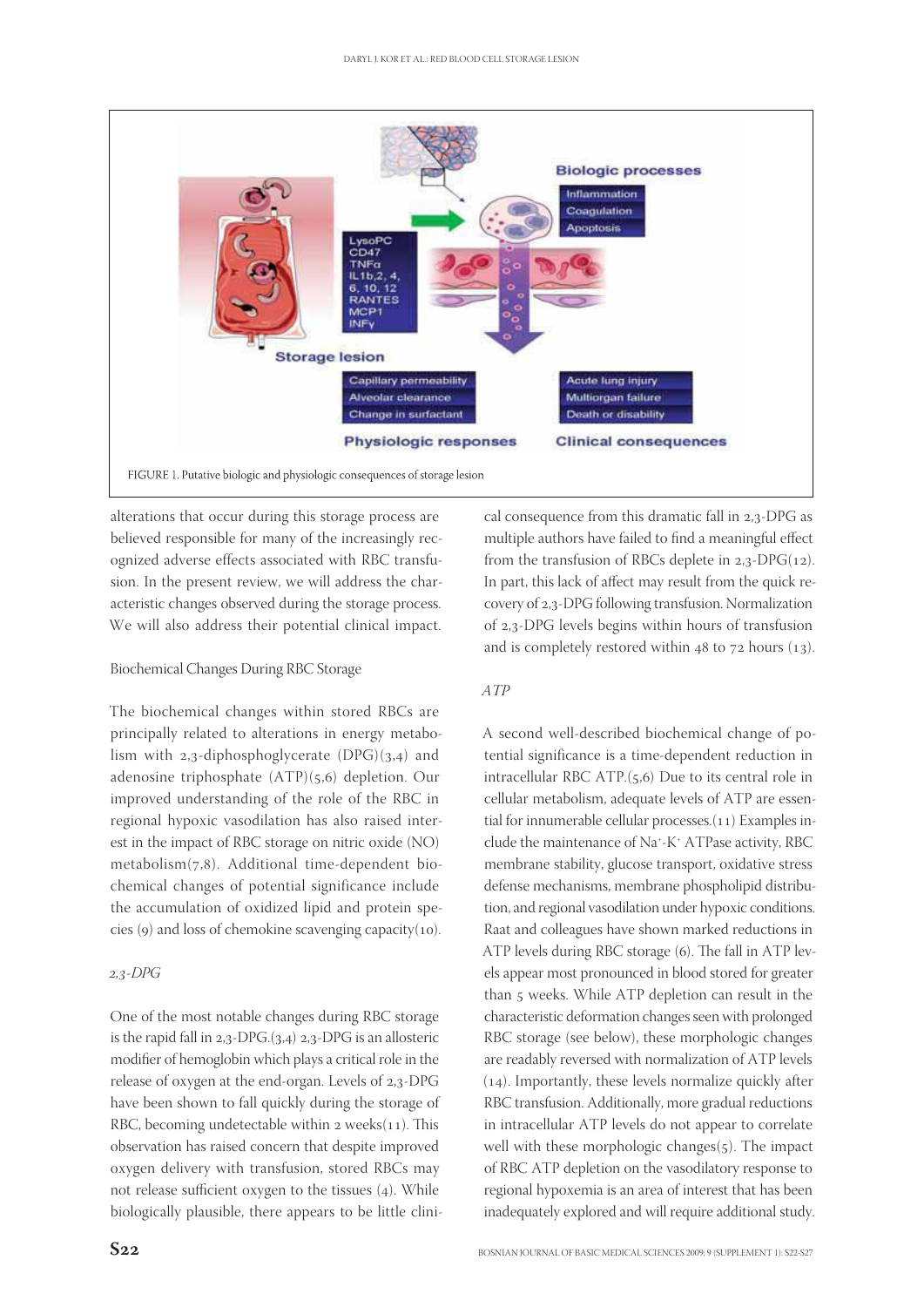## Nitric Oxide

Nitric Oxide (NO) plays a critical role in vascular reactivity due to its potent vasodilatory affects  $(8,15)$ . The critical role for RBCs in the oxygen-dependent regulation of blood flow has recently been described  $(7, 16)$ . This oxygen-sensitive vasodilatory effect of RBCs is believed largely mediated by hemoglobin (Hb), which releases the vasodilator S-nitrosothiol (SNO) in proportion to the extent of regional hypoxemia $(7,8)$ . S-nitrosohemoglobin (SNO-Hb) forms within RBCs when a NO equivalent binds to the β93 Cys thiol residue of  $Hb(7)$ . The RBC then releases SNO at the tissue level in proportion to Hb oxygen desaturation, matching regional perfusion and oxygen delivery to metabolic demand  $(17)$ . The effect of RBC storage on this response has recently been characterized.(7,8) Specifically, SNO bioactivity within RBCs has been shown to fall rapidly with storage (within 3 hours ex vivo). It has been suggested that this may result in altered oxygen delivery within the microcirculation and adverse clinical outcomes even after "fresh" RBC transfusions  $(7, 8, 18)$ . The rapidity of the effect obscures the impact of prolonged RBC storage on SNO-mediated hypoxic vasodilation. As with ATP-mediated hypoxic vasodilation, this too will require additional study for further characterization.

#### Biomechanical Changes During RBC Storage

As capillary diameter ranges from  $3$  to 8- $\mu$ M, subtle alterations in the deformability of an  $8-\mu$ <sup>"</sup>M RBC can have substantial impact on its ability to traverse the microcirculation. RBC deformability has been shown to rely greatly on surface area-to-volume ratio, membrane elasticity, and intracellular viscos $ity.(19)$  Notably, the biomechanical changes seen in RBCs during the storage process include: alterations in corpuscle shape, deformability, osmotic fragility, aggregability, and intracellular viscosity. $(11)$ These changes have been shown to affect RBC transit through the microcirculation with a resultant counterintuitive decrement in tissue oxygenation  $(20,21)$ . Specific changes in RBC morphology include a transition from a deformable biconcave disc to poorly deformable echinocytes with protrusions, and ultimately non-deformable spheroechinocytes  $(22,23)$ . The proposed biochemical alterations in stored RBCs which result in these morphologic changes include: a depletion of ATP  $(5,6)$  and 2-3 DPG, $(3,4)$  loss of membrane phospholipid with associated vesiculation,  $(14,23)$ , protein rearrangement  $(9,22)$  and lipid oxidation  $(24)$ . Ad-

BOSNIAN JOURNAL OF BASIC MEDICAL SCIENCES 2009; 9 (SUPPLEMENT 1): S23-S27 **S**

ditionally, Brunauer  $(25)$  and others  $(26)$  have described the internalization of membrane phospholipids in the setting of an oxidative load. The resultant loss of phospholipid asymmetry is believed to affect RBC deformability and survival in vivo as well. Recently, Karon et al. demonstrated that there may be irreversible morphological changes with loss of RBC function which occur early during storage, at day  $12$  ( $27$ ). Using a more sensitive spectroscopic technique (TPA, or Time-resolved Phosphorescence Anisotropy), the authors found that Band 3 reorganized within intact RBC membranes before the loss of Band 3 from the RBC membrane and the appearance of Band 3 vesicles, both of which are known to occur later in storage (30 days and beyond). Additional studies are ongoing in the attempt to better characterize the morphologic changes which occur in the RBC membrane during cold storage $(28,29)$ .

#### Immunologic Changes During RBC Storage

The association between transfusion therapy and alterations in recipient immune function had not been recognized until 1973, when Opelz et al. $(30)$  reported an intriguing observation that recipients of allogeneic blood transfusions had improved renal allograft survival compared to similar patients who did not receive a blood transfusion. Specifically, this work demonstrated the presence of an immunosuppressive or immunomodulatory effect of RBC transfusion on the recipient (later referred to as "TRIM", or Transfusion Related Immunodulation)  $(31-34)$ . Subsequent observations have noted the potential for multiple adverse effects (e.g. nosocomial infections, transfusion-related acute lung injury, multiorgan failure) resulting from these immunomodulatory effects.

#### Leukocyte Contamination

Though profound immunologic changes have been noted during RBC storage, it remains unclear which substances play a primary role in the immune modulating process. Historically, emphasis has been placed on the role of leukocyte contamination in the RBC product  $(35)$ . Though leukoreduction has mitigated the occurrence of specific adverse effects such as febrile non-hemolytic transfusion reactions, it appears to have had little effect on other adverse consequences such as transfusion-related acute lung injury (TRA- $LI(36)$  or nosocomial infections in trauma patients  $(37)$ . Recent evidence has also failed to find a beneficial effect of leukoreduction on mortality  $(37,38)$ .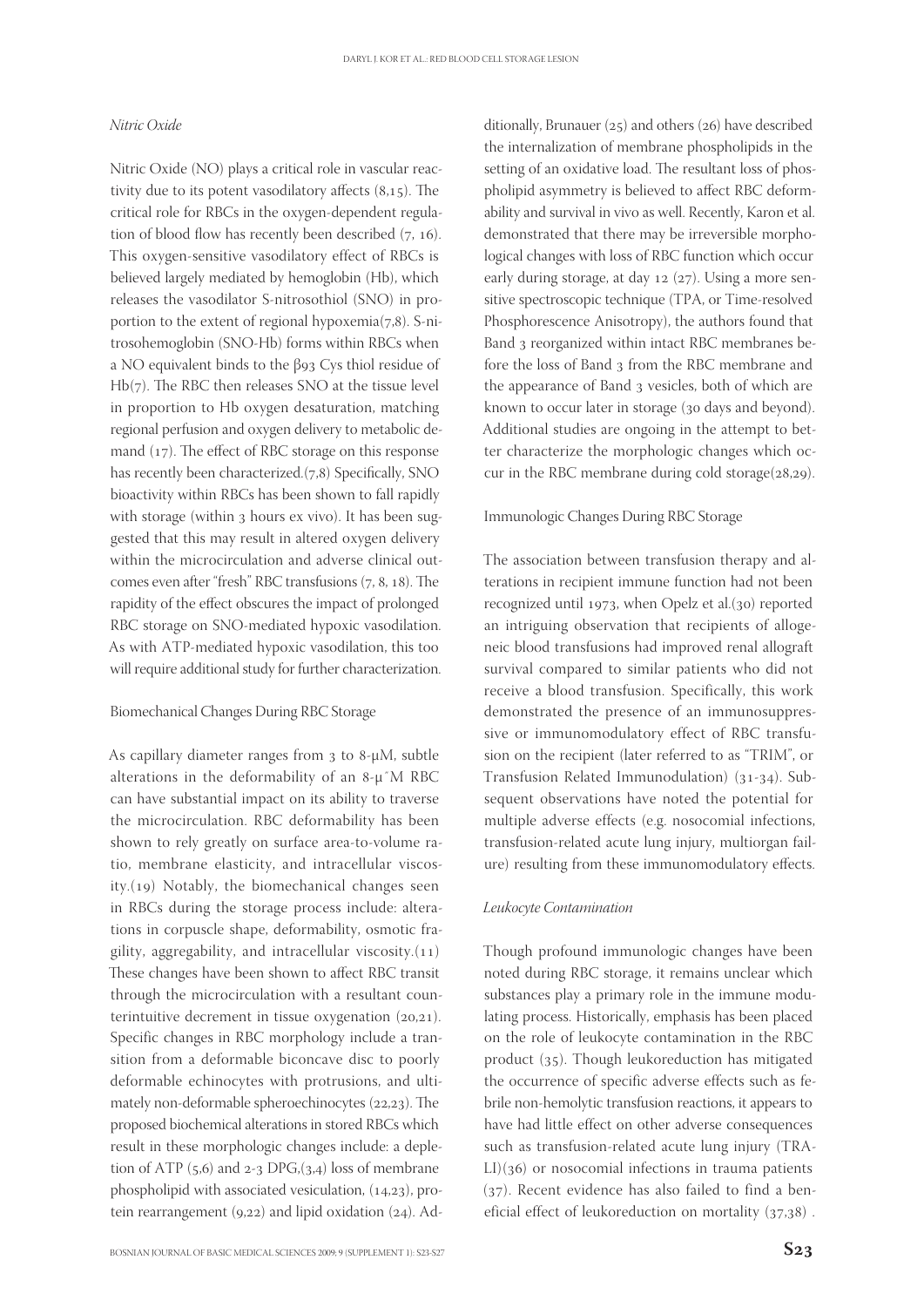## Soluble biologic response modifiers

An alternative explanation for the immunomodulatory effects of RBC transfusion relates to the presence of a variety of non-leukocyte derived biologic response modifiers. In a prospective evaluation of 22 units of leukocyte-reduced stored RBCs (LR-RBC), we recently characterized the time dependent changes of a variety of these substances. Progressive elevations in multiple proinflammatory mediators (e.g. cytokines, immunologically active phospholipids, CD-40 ligand) from diverse cellular origin were noted (Figure 1). Soluble CD40 ligand (sCD<sub>40</sub>L) and lysophosphatidylcholines (lyso-PCs) were two examples that may be of particular importance.

sCD<sub>40</sub>L is a platelet-derived, pro-inflammatory mediator which binds rapidly to CD40 expressed on neutrophils that adhere to the endothelium. In preclinical models, sCD4oL induces neutrophil-mediated increases in pulmonary capillary permeability  $(39)$ . We continue to explore the potential role of  $sCD<sub>40</sub>L$  in the adverse effects associated with RBC transfusions.

Lyso-PC's are the most abundant lysophospholipids in plasma and tissues and their levels increase in the setting of ischemia and inflammation. Lyso-PC shares a structural similarity to platelet activating factor. It is capable of priming and activating neutrophils and induces various proinflammatory actions in leukocytes, endothelial cells and smooth muscle cells. Unsaturated LysoPC can induce long-lasting superoxide production in neutrophils  $(40, 41)$  and has been shown to increase alveolar-capillary permeability and pulmonary arterial pressure in pre-clinical models  $(42,43)$ . Increased levels of this lipid have been found in patients after TRALI reactions and in the blood products associated with TRALI reactions as well  $(44)$ . LysoPCmediated neutrophil priming activity develops by the second week of routine RBC storage, with maximal priming activity by product outdate  $(42 \text{ days})$   $(45)$ .

Finally, although current pre-storage leukoreduction methods greatly diminish the concentration of leukocyte-derived products, our preliminary data suggest that some pro-inflammatory molecules may still accumulate in clinically relevant concentrations. For example, RANTES, or Regulated on Activation, Normal T-cell Expressed and Secreted, is a chemotactic cytokine, or chemokine, released from white blood cells  $(46)$ . This cytokine functions as a pro-inflammatory mediator by actively recruiting T-cells, eosinophils, basophils, and monocytes to sites of inflammation. In addition, RANTES also induces the proliferation and activation of natural killer cells  $(NK$  cells)  $(46)$ . We recently noted a progressive increase in RAN-TES levels during LR-RBC storage. The clinical significance of this finding remains under investigation.

#### Clinical Implications of RBC Storage Duration

Over the past decade, we have witnessed an extensive re-evaluation of transfusion strategies. Pre-clinical and clinical studies have begun to question the efficacy of RBC administration and increasingly expose the potential risk. Specific concerns associated with allogeneic RBC transfusions include an increased risk of infection, pulmonary complications such as TRALI, multiorgan failure, and mortality. Importantly, the duration of RBC storage is believed to impact both transfusion efficacy and the associated risks.

## RBC Efficacy

Regarding efficacy, it should be noted that few studies outside the setting of acute hemorrhage have shown meaningful clinical benefit with RBC transfusion  $(47)$ . Indeed, a landmark multicenter randomized controlled trial failed to find benefit with a more aggressive RBC transfusion strategy  $(48)$ . Despite the intention to increase end-organ oxygen utilization, multiple evaluations have failed to identify an increase in oxygen utilization with the administration of allogeneic RBCs  $(20,49,50)$ . To the contrary, loss of RBC membrane integrity and reduced red cell deformability, as occurs with RBC storage, has raised concern over the potential for microcirculatory occlusion and resultant tissue ischemia. In support of this theory, Murphy et al.  $(38)$ noted a substantially higher rate of ischemic events with RBC administration in their risk-adjusted analysis of cardiac surgery patients receiving RBC transfusion. Marik and colleagues (20) also reported a fall in gastric mucosal pH, an indicator of splanchnic hypoxia, after transfusion of RBCs stored for more than 15 days. Preclinical studies have suggested the possibility of reduced microcirculatory oxygenation in the setting of RBC transfusion as well  $(21)$ . In contrast, Walsh and colleagues' recent randomized controlled trial failed to confirm this finding  $(50)$ . Though conflicting data exist, available evidence provides remarkably little support for the once unquestioned benefit of RBC transfusion.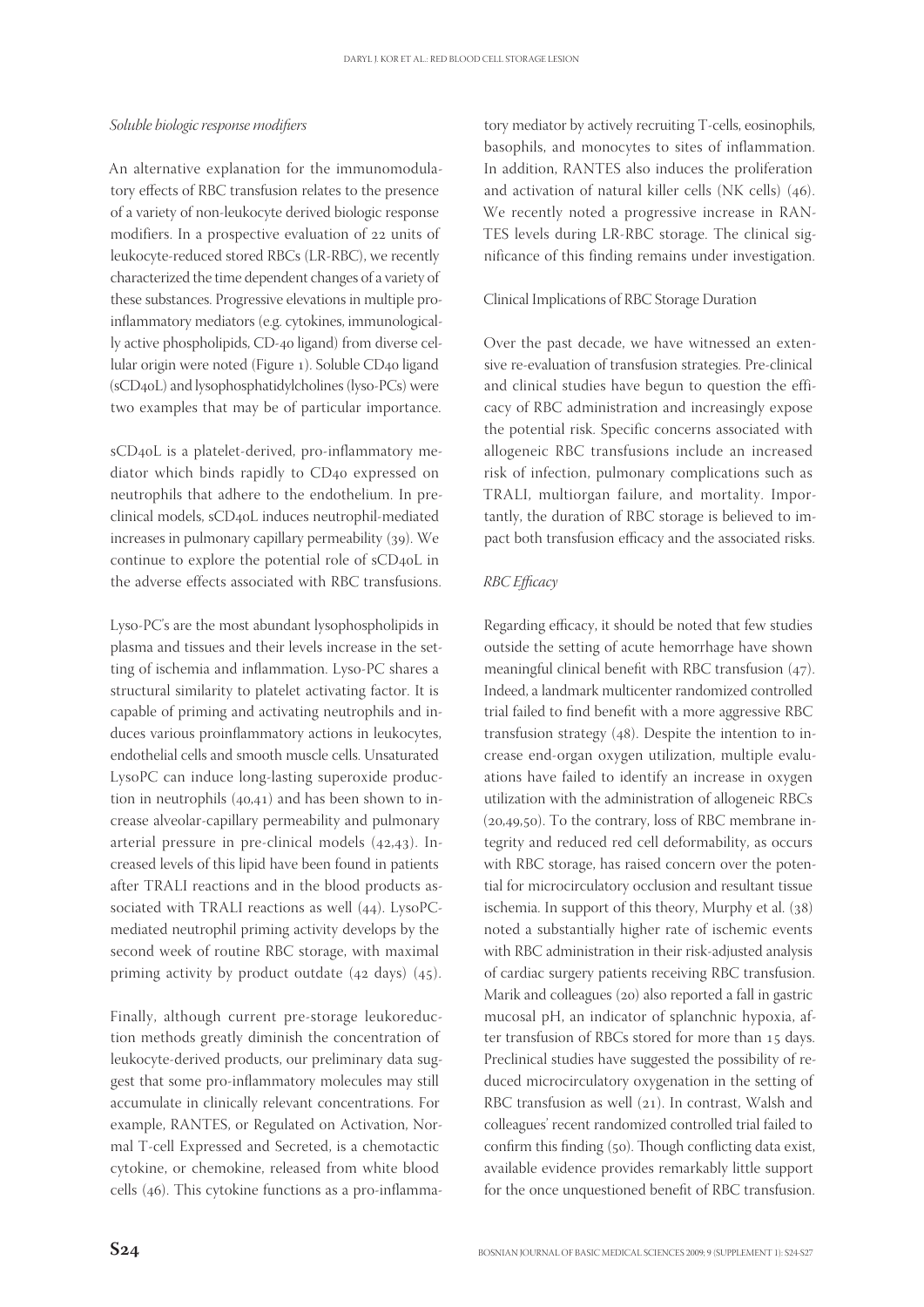#### Risks associated with RBC transfusion

Concern over the potential transmission of bloodborn pathogens such as human immunodeficiency virus (HIV) has led to a heightened awareness of the risks associated with allogeneic RBC transfusion. Although advances in blood banking strategies have markedly reduced the incidence of transfusion-transmitted infections, increased scrutiny of transfusion practices has identified several additional adverse outcomes associated with RBC administration. Chief among these concerns is the mounting evidence correlating RBC transfusion with risk-adjusted mortality  $(38,47,51,52)$ . Importantly, multiple studies have suggested this association becomes stronger with increasing duration of RBC storage  $(53)$ . Multiple additional adverse effects of RBC transfusion are believed influenced by the RBC storage lesion as well.

In 1999, the Transfusion Requirements in Critical Care investigators published results from their randomized controlled trial of restrictive versus liberal transfusion strategies in critically ill patients  $(48)$ . A trend towards higher mortality was noted in the liberal transfusion group. More recently, Koch and colleagues performed a large, single-center, retrospective review of RBC transfusion in patients undergoing cardiac surgery  $(52)$ . When compared to those who received fresh blood  $\leq$ 14 days old), patients who received older blood  $(> 14$ days old) had a higher rate of in-hospital mortality  $(1.7%$ vs.  $2.8\%$ ,  $p = 0.004$ ). Concerns over the unequal distribution of patients who received massive transfusion tempered the results of this trial and while multiple additional studies have suggested the presence of higher mortality with increasing RBC storage age,  $(54,55)$ findings to the contrary exist as well  $(56)$ . At present, the conflicting data prevent definitive statements on the effect of an RBC storage lesion on mortality.

As noted, allogeneic RBC administration can have profound affects on recipient immune function. While some aspects of the immunomodulatory process appear short lived, others appear to have long term or potentially permanent impact  $(57)$ . Mounting evidence associates these immunomodulatory effects with an increased risk for nosocomial infections  $(38,47,58)$ . This association has been noted in multiple surgical populations  $(38,58)$  in addition to those who are critically ill  $(31,47)$ . This risk of infection has also been associated with RBC storage duration  $(52,59,60)$ . While it has been suggested that the causative immunosuppressive

factors arise from leukocyte contamination, $(35)$  the impact of leukoreduction has been inconsistent $(37,38,61)$ . Though leukocytes and leukocyte-derived products (e.g. RANTES) likely have a role, additional non-leukocyted derived products such as the above mentioned  $CD$ -40 ligand and lyso-PC may be involved as well.

Conceptually, the lungs are particularly susceptible to the adverse effects of stored RBCs as the pulmonary microcirculation is the first exposed to the mediators of a storage lesion. Transfusion-related pulmonary complications, and in particular TRALI, have emerged as the most important group of complications resulting from transfusion (62). In addition to plasma transfusion from alloimmunized donors, biologic response modifiers that accumulate during storage of cellular blood products (e.g. sCD4oL and Lyso-PC) are implicated in the pathogenesis of this syndrome $(39,63)$ . In contrast to febrile reactions, donor white blood cells are not believed instrumental in mediating the pulmonary vascular permeability seen in TRALI  $(36)$ . In a recent experimental study, plasma from stored LR-RBCs induced a disruption of pulmonary endothelium and resulted in increased capillary permeability( $64$ ). This finding was abrogated by pre-transfusion washing, suggesting a soluble nature of biologic response modifiers. Notably, in our recent prospective study in critically ill medical patients, both the presence of alloantibodies in multiparous female donors and a higher LysoPC concentration (odds ratio 1.5 for each 10  $\mu$ L, p<0.01), but not RBC storage age per se were associated with development of TRALI.

In addition to the adverse effects described above, RBC transfusion has also been associated with the development of multi-organ failure  $(MOF)$  (53,65). Zallen and colleagues evaluated RBC transfusions in trauma patients and demonstrated that the mean duration of storage of RBCs, the number of RBC units stored for longer than 14 days, and the number of RBC units stored for more than 21 days were all independent risk factors for MOF  $(53)$ . In a more recent single-center retrospective evaluation of patients undergoing re-operative cardiac surgery, similar findings were reported  $(65)$ . In addition to an association between RBC storage duration and mortality, a particularly strong correlation was noted between mean duration of RBC storage and postoperative acute kidney injury. While intriguing and hypothesis generating, this data must be interpreted with caution due to its retrospective nature and potential for multiple uncontrolled confounding variables.